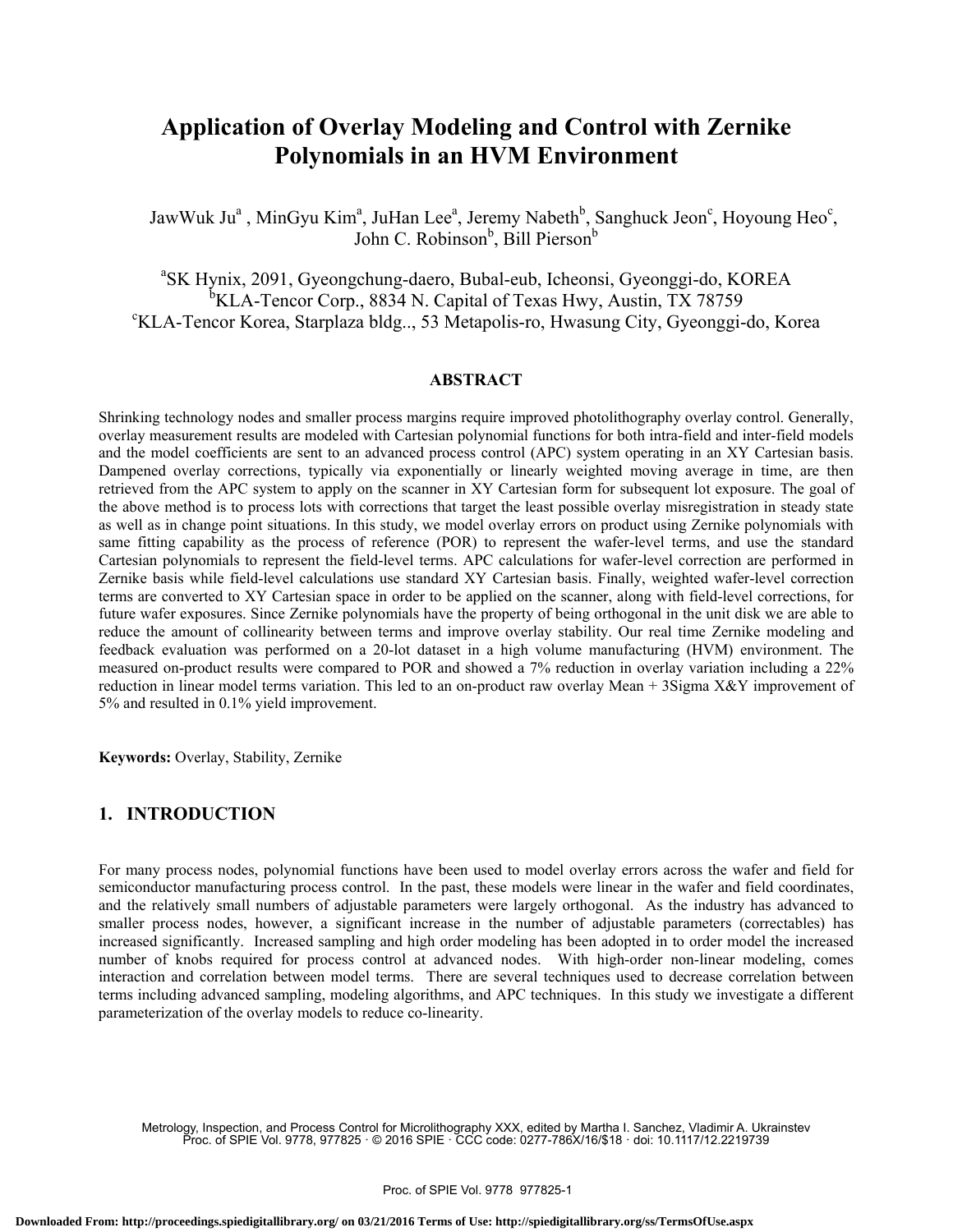Zernike and Legendre polynomials are different parameterizations of regular XY Cartesian polynomials commonly used to model overlay, based on combinations of standard terms. Zernike polynomials are orthogonal on the unit disc, making them suitable for wafer level modeling when normalized to the wafer diameter. The goal of this parameterization is to reduce cross-talk between terms.

In this paper, we evaluate the application of Zernike modeling [1] and control for wafer-level overlay in an HVM environment. First, we describe the setup for on-product evaluation of Zernike modeling and explain how the conversion process is performed starting from overlay measurements in XY basis to the APC controller in Zernike basis and back to XY basis in order to apply weighted corrections on the scanner machine for subsequent lots. Second, we explain how the overlay model terms are normalized for the stability metric calculation. Finally, we review the on-product evaluation results starting with statistical metrics of the raw overlay results, then comparing the stability metric and probability density functions of the collinear terms between POR and Zernike control.

### **2. AUTOMATION SETUP FOR ZERNIKE MODELING AND CONTROL**

The conceptual diagram in Figure 1 highlights the five essential steps to allow Zernike modeling and control in an HVM environment. First, the overlay is measured on an inline wafer with a sampling plan that provides accurate representation of the full map data while minimizing the throughput cost. Second, the measurement results are fed into a modeling software such as K-T Analyzer<sup>®</sup> to calculate the Zernike model terms that best fit the raw overlay data. For this evaluation, a third-order Zernike model was used for wafer-level terms while the field-level overlay data was modeled using the standard intrafield Higher Order Process Corrections (iHOPC) in XY basis [2]. Third, the correction terms are sent to the customer APC system in order to calculate the dampened corrections, typically via exponentially or linearly weighted moving average in time. At this stage, the weighted corrections are in two different basis: XY for intrafield terms and Zernike for interfield terms, hence, in step 4, the interfield terms are converted back into the XY basis (Figure 2). All weighted correction terms in XY basis are then sent to the scanner to be used for subsequent wafer exposure, from the same APC thread.



**Figure 1: Zernike Modeling and Control Setup**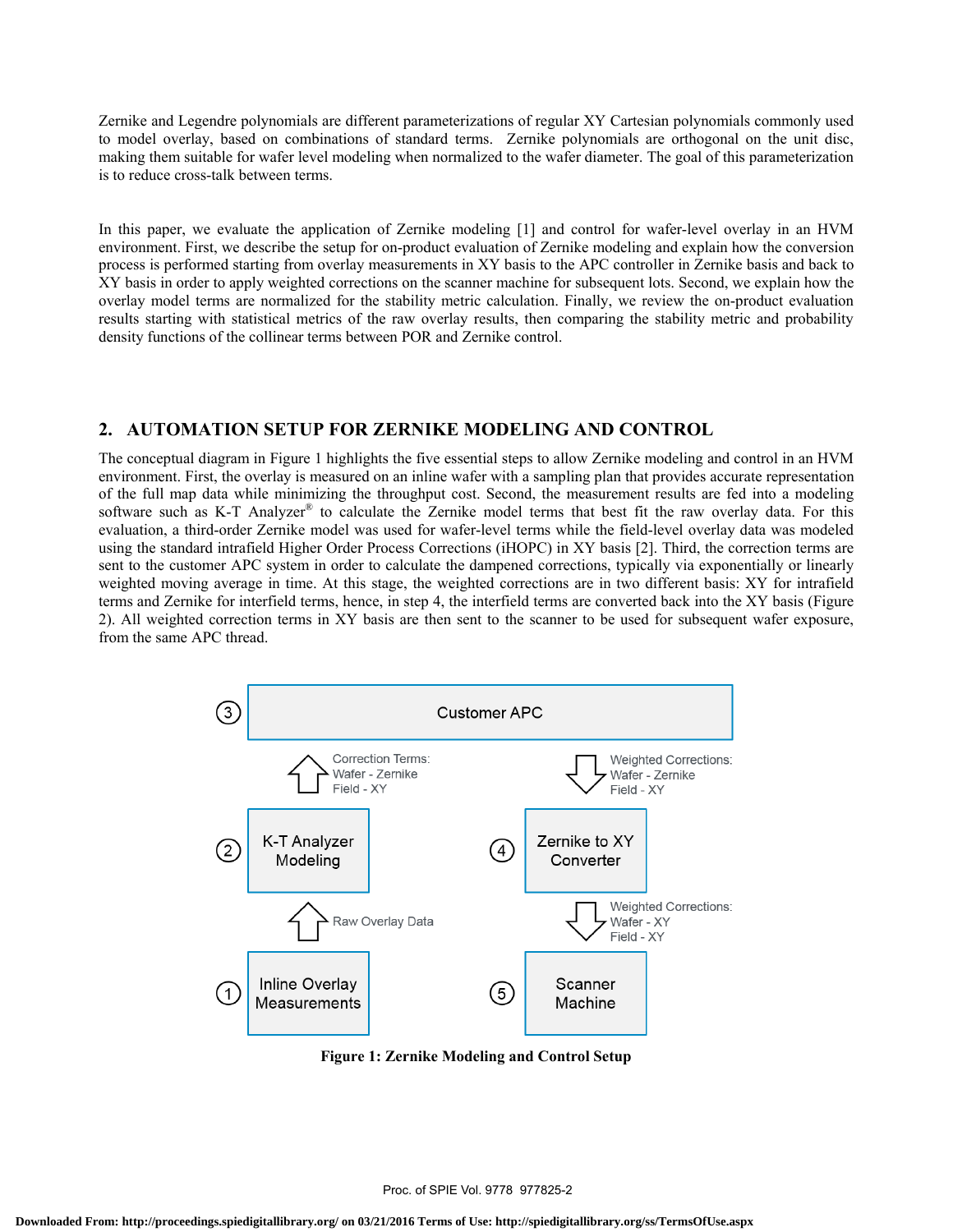| <b>XY Polynomials</b> | Zernike Polynomials                  |
|-----------------------|--------------------------------------|
| 1                     | Z00                                  |
| Х                     | $Z1-1$                               |
| Υ                     | Z11                                  |
| X^2                   | $(1/4)Z00 + (1/4)Z20 - (1/2)Z22$     |
| XY                    | $(1/2)Z2-2$                          |
| Y^2                   | $(1/4)Z00 + (1/4)Z20 + (1/2)Z22$     |
| $X^{\wedge}3$         | $(1/2)Z1-1 - (1/4)Z3-3 + (1/4)Z3-1$  |
| $X^{\wedge}2Y$        | $(1/6)Z11 + (1/12)Z31 - (1/4)Z33$    |
| XY^2                  | $(1/6)Z1-1 + (1/4)Z3-3 + (1/12)Z3-1$ |
| Y^3                   | $(1/2)Z11 + (1/4)Z31 + (1/4)Z33$     |

**Figure 2: Conversion Table from Zernike to XY** 

# **3. NORMALIZATION OF MODELING TERMS AND STABILITY METRIC**

In order to evaluate the stability improvement of Zernike modeling and control over the process of reference (POR), we developed a stability metric that requires the normalization of each overlay term by the magnitude of its overlay impact. This is done, in K-T Analyzer®, by individually setting each term to a value of "1" and applying the corresponding process correction on a zero-overlay wafer map with POR layout (Figure 3). We then calculate the root mean square of the overlay results on the wafer map to obtain the normalization multiplier for each term.

The stability of each term is then calculated by taking the standard deviation of the normalized term across all lots and the stability metric is defined as the root sum squared of the stability, for the terms of interest.

| Term         | Wafer Map Results with Term set to 1                                                                                                                                                                                                                                                                                                                                                                                                                           | Normalization Multiplier (RMS) |
|--------------|----------------------------------------------------------------------------------------------------------------------------------------------------------------------------------------------------------------------------------------------------------------------------------------------------------------------------------------------------------------------------------------------------------------------------------------------------------------|--------------------------------|
| <b>TRANX</b> | <b>Kid</b> Senow<br>-------------------------------<br>--------------------------------<br><br><b>*****************************</b> *<br>,,,,,,,,,,,,,,,,,,,,,,,,,,,<br><b>******************</b><br>$\sim$                                                                                                                                                                                                                                                    |                                |
| TX30(*1000)  | <b>Kill Jenny</b><br>----------<br><b>A 1 1 1 1 1 8 m m</b><br>000000000<br><b><i><u>AMARES AND A</u></i></b><br><b><i><u>Production</u></i></b><br>and the same of the same<br>---------------<br><b>COLLEGE AND RESIDENCE</b><br><b>CONTRACTOR</b><br><b>CALL &amp; A CHAINMAN COMPANY</b><br><b>Committee Committee Committee</b><br><b>Experience</b><br>-----------<br><b>************</b> ************<br><b><i>CALL CALL CALL</i></b><br><b>SERVICE</b> | 853                            |

**Figure 3: Terms Normalization on Arbitrary Full Map Layout** 

# **4. ON-PRODUCT EVALUATION RESULTS**

In our HVM evaluation, Zernike modeling and control was applied on 100 lots (205 data points) and the performance was compared against 427 lots (854 data points) which used POR modeling and control in XY basis. To ensure that the results were not skewed due to higher order modeling, our Zernike model was set to use the same order as the POR model. By using Zernike, raw overlay |Mean|+3\*Sigma (Figure 4) was improved by 5% in X and 7% in Y, which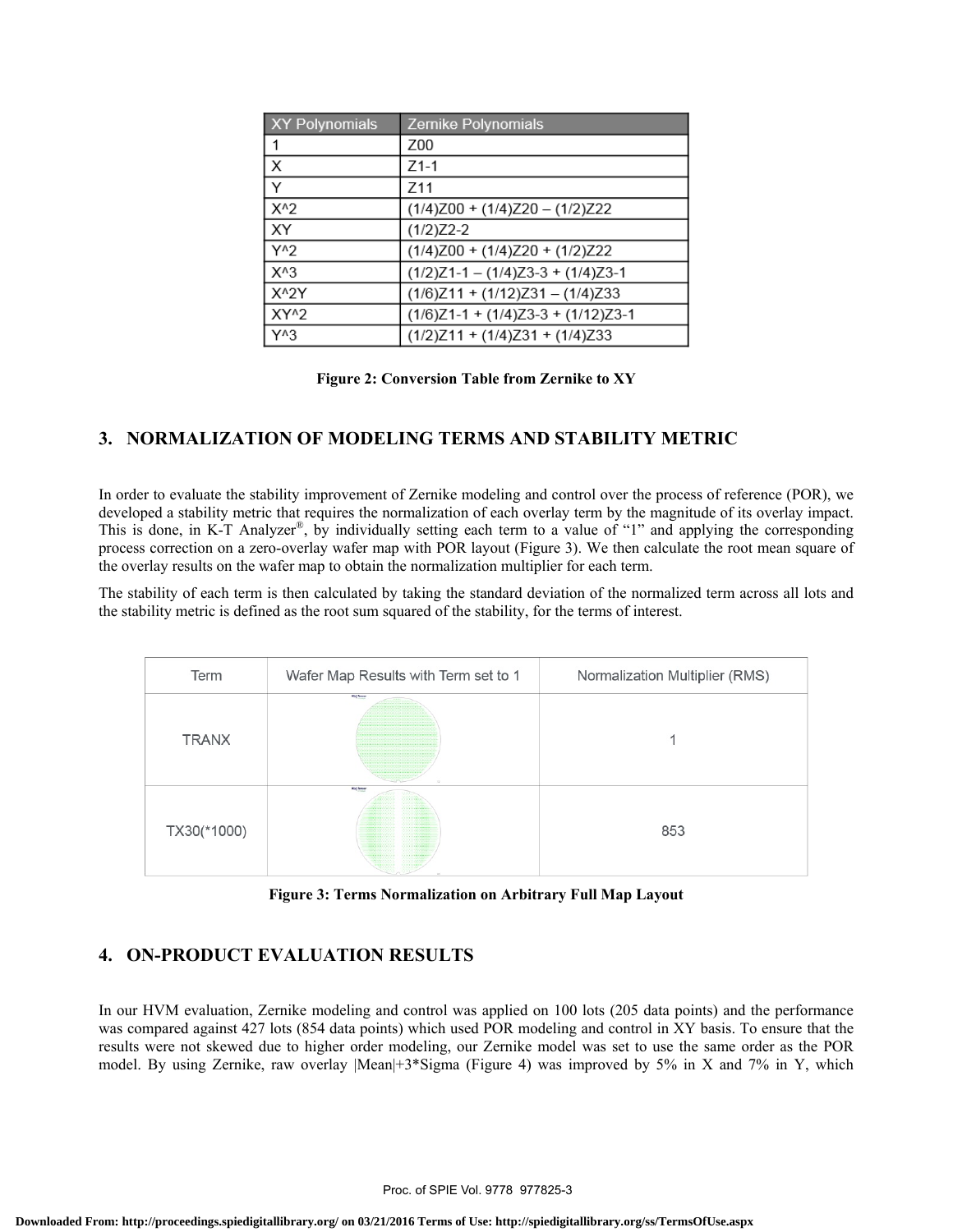resulted in a yield improvement of 0.11%. The statistical significance of the difference between populations' means was confirmed by computing the t-test on a 95% confidence interval (Figure 5).



**Figure 4: Raw Overlay Statistical Results** 



**Figure 5: |Mean|+3\*Sigma t-test Results** 

The stability metric was calculated on terms with multicollinearity issue: first order vs. third order expansion in X and Y direction. The results in Table 1 show an improvement of 9% when using Zernike modeling and control over XY.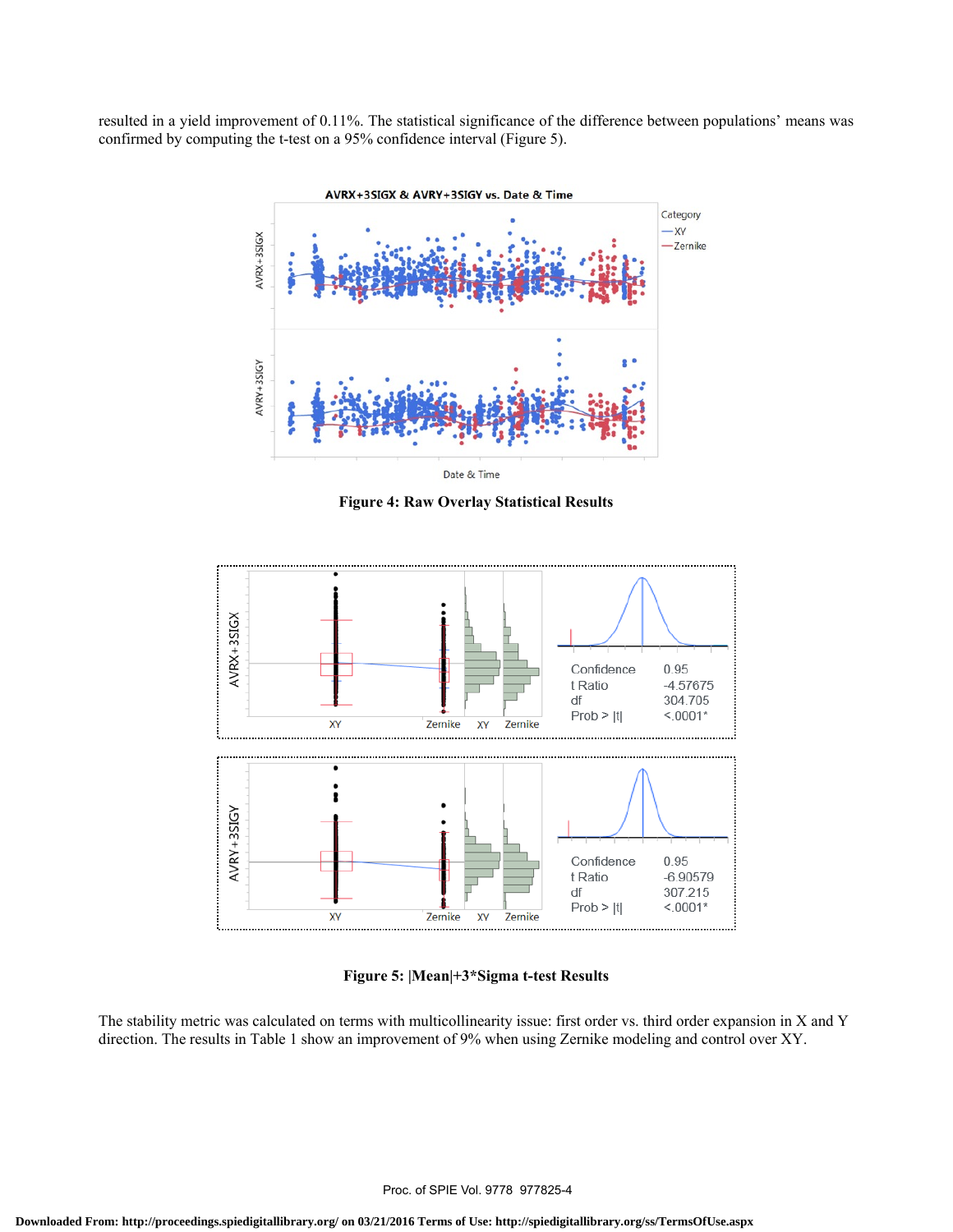| <b>Table 1: Stability Metric Results</b> |  |
|------------------------------------------|--|
|                                          |  |

| Terms                  | <b>Stability Metric</b> |      |                        |
|------------------------|-------------------------|------|------------------------|
|                        | XY                      |      | Zernike  % Improvement |
| ExpX, Tx30, ExpY, Ty03 | 0.53                    | 0.48 | 9%                     |

The probability density functions of the multicollinear overlay terms were calculated by assuming a Johnson distribution and the Shapiro-Wilk W Test results confirms that this assumption cannot be rejected. Figure 6 shows that the distribution of the first order expansion terms is tighter with Zernike that with POR while the third order distributions appear to be comparable between the two control methods.



**Figure 6: Probability Density Functions**